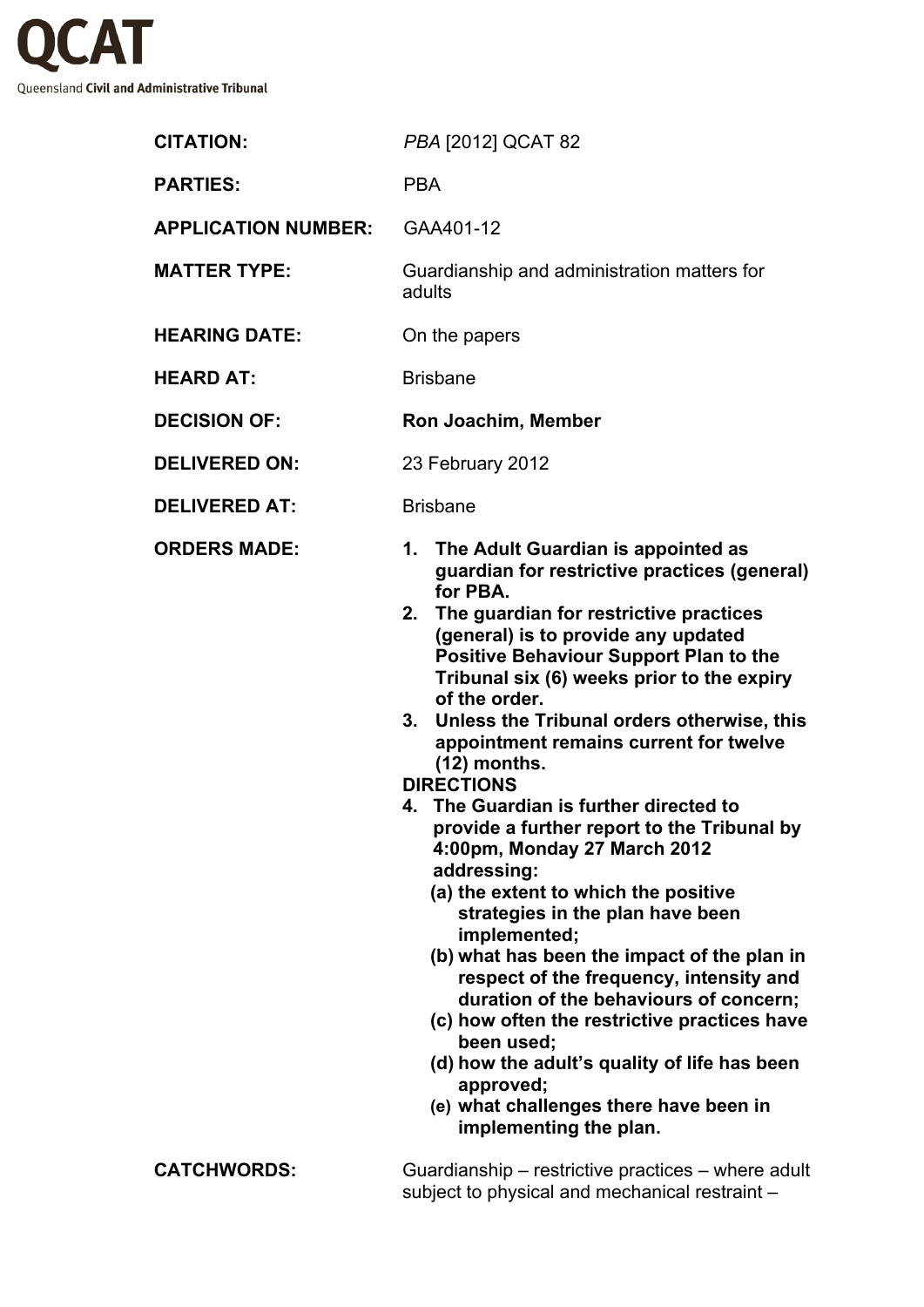where Adult Guardian appointed guardian for restrictive practices – where Adult Guardian's report to Tribunal is inadequate

*Guardianship and Administration 2000*, ss 31, 80ZD

## **APPEARANCES and REPRESENTATION (if any):**

This matter was heard and determined on the papers pursuant to s 32 of the *Queensland Civil and Administrative Tribunal Act 2009* (QCAT Act).

## **REASONS FOR DECISION**

- [1] The Adult Guardian was appointed by the Tribunal on 6 October 2011 as guardian for restrictive practices for a period of 4 months. The Tribunal made directions that the guardian was to provide a report to the Tribunal by 4pm on 6 December 2011 addressing the extent to which the positive practices in the plan have been implemented, what has been the impact of the plan in respect of the frequency, intensity and duration of the behaviours of concern, how often have the restrictive practices been used, how has the adult's quality of life been improved and what challenges there have been in implementing the plan.
- [2] When the Tribunal conducts a review of the appointment it does so under ss 31 and 80ZD of the *Guardianship and Administration Act 2000*.
- [3] The first matter the Tribunal needs to consider is whether PBA has capacity for decision making for restrictive practice matters. PBA has Cerebral Palsy and intellectual disability. She has high support needs in all areas of her life and she has no formal system of communication. The Tribunal is satisfied the presumption of capacity, which is defined in schedule 4 of the *Guardianship and Administration Act 2000*, is rebutted for restrictive practice matters.
- [4] The Tribunal now turns to the various matters it needs to take into account when considering whether to appoint a guardian for restrictive practice. PBA constantly places her right hand in her mouth and this has resulted in infections and skin break down. She is subject to the restrictive practice of mechanical restraint by use of an arm splint to prevent PBA from putting her hand in her mouth. She is also subject to physical restraint by way of downward pressure on her right forearm at times. Decisions required are to approve the use of these restrictive practices.
- [5] The Tribunal is satisfied that the arm splint does constitute mechanical restraint. The Tribunal is satisfied that PBA's behaviour has previously resulted in harm to herself and there is a need for decisions about restrictive practices. The Tribunal is further satisfied that without an appointment PBA's behaviour is likely to cause harm to herself and her interests will not be adequately protected. The only option for appointment is the Adult Guardian. The Adult Guardian will be appointed for a 12 month